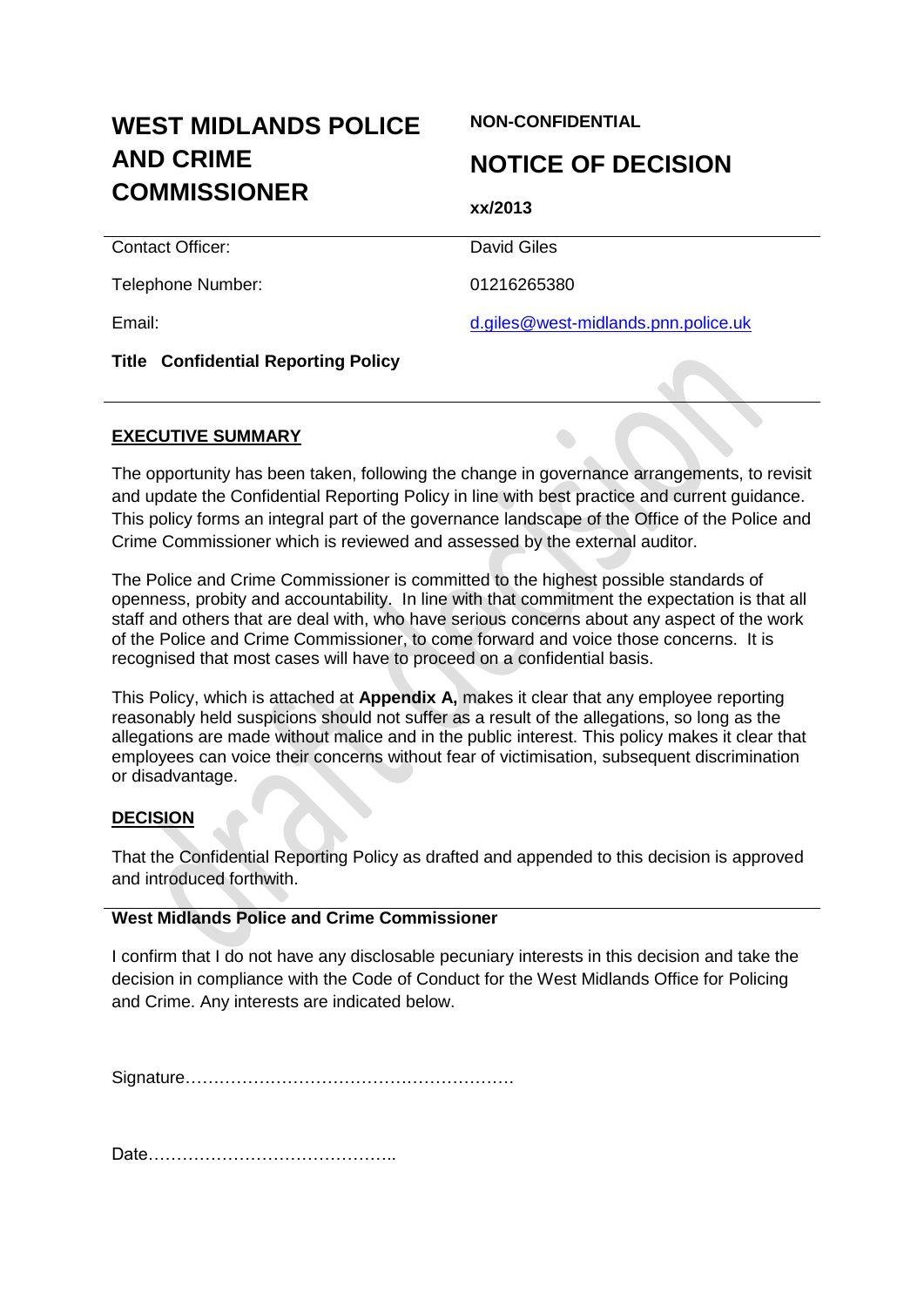## **NON - CONFIDENTIAL FACTS AND ADVICE TO THE POLICE AND CRIME COMMISSIONER**

The report and supporting documentation form the basis of the decision.

#### **INTRODUCTION AND BACKGROUND**

The Commissioner is firmly committed to ensuring that employee concerns are taken seriously and investigated, and will make every possible effort to ensure that if concerns are raised reasonably and responsibly, staff will not suffer any disadvantage or recrimination.

The Commissioner aims to encourage a climate of openness, probity and accountability in which its employees feel comfortable about raising serious concerns about any aspect of work, in order to deliver a safe service and protect the interests of the organisation, its employees and the general public.

Any employee reporting reasonably held suspicions should not suffer as a result of the allegations, so long as the allegations are made without malice and in the public interest. This policy attached at **Appendix A** makes it clear that employees can voice their concerns without fear of victimisation, subsequent discrimination or disadvantage. Victimising or deterring staff and police officers from reporting concerns is deemed to be a serious disciplinary matter.

The Policy applies to all staff and police officers, and those contractors and suppliers working on behalf of Commissioner.

The Policy and procedure should be used for concerns in the public interest where the interests of others, including the general public, employees or the organisation itself are at risk. This may include unlawful conduct, financial or professional malpractice. Concerns relating to management decisions or action affecting terms and conditions of employment or the physical conditions in which employees are required to work should be raised through the Grievance Procedure.

The Confidential Reporting Policy is intended to cover major concerns that fall outside the scope of other procedures. These include:-

- Conduct which is an offence or a breach of law, including data protection.  $\bullet$
- Disclosures related to miscarriages of justice.
- Significant health and safety risks, including risks to the public as well as other  $\bullet$ employees.
- The unauthorised use of public funds.
- Possible fraud and corruption.
- Breach of Standing Orders, Standing Financial Instructions or a Code of Conduct.
- Concealment or destruction of information relating to any of the above.